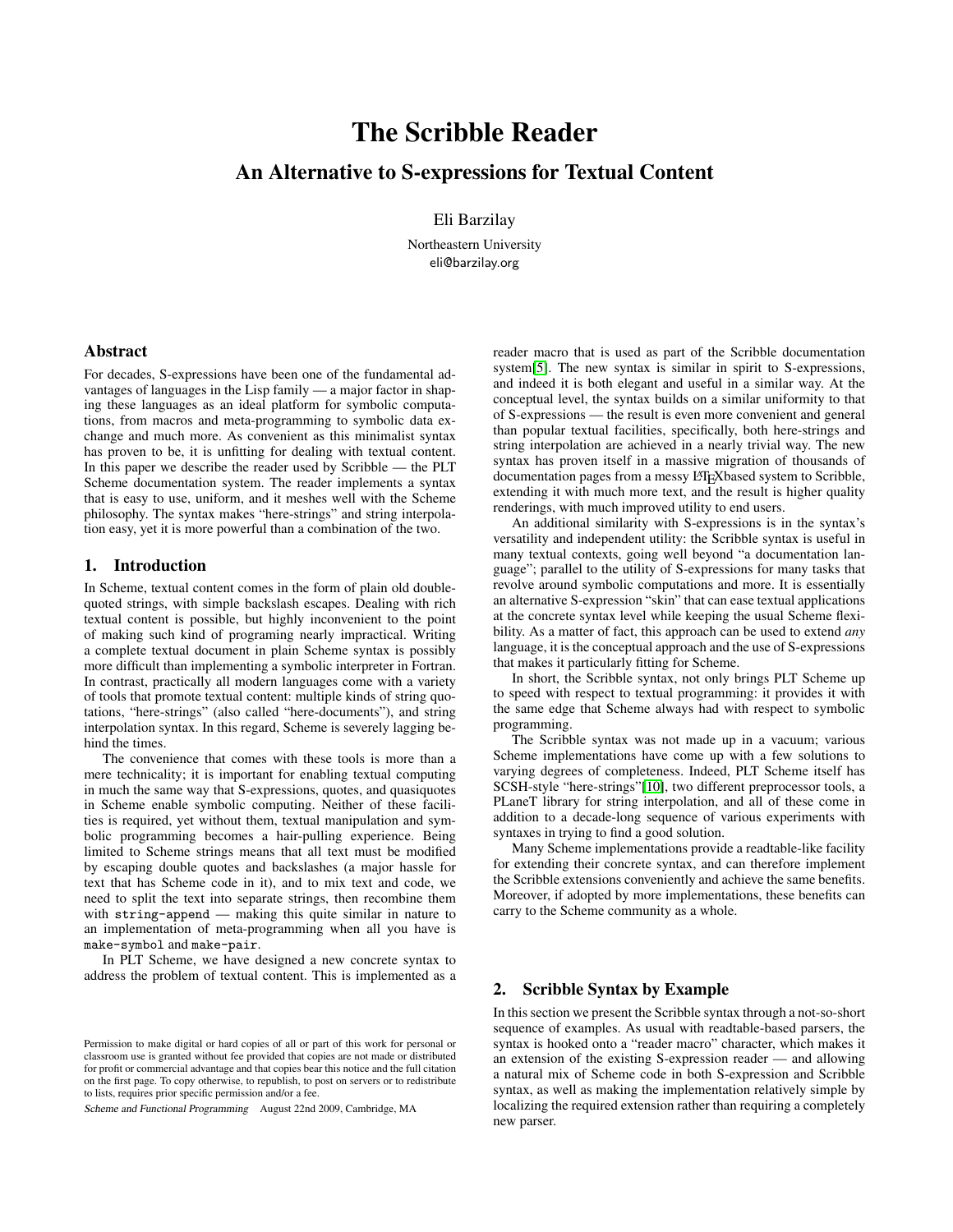#### 2.1 Basic @-Expressions

Scribble forms are often called @-expressions or @-forms because they begin with a @ character. Embedded in Scheme code, a simple @-expression can look as follows:

|  |  | (define (greetings) @list{Hello, world!}) |  |
|--|--|-------------------------------------------|--|
|--|--|-------------------------------------------|--|

Following the @, the reader proceeds to read list as a Scheme identifier, and any text that appears within the following curly braces gets parsed as a sequence of Scheme strings, and finally the identifier and the strings are wrapped in a list. We can use the fact that this is an extension of the Scheme reader, and inspect how it parses an @-form using  $\texttt{quote}^1\text{:}$  $\texttt{quote}^1\text{:}$  $\texttt{quote}^1\text{:}$ 

| > '(define (greetings) @list{Hello, world!}) |  |  |
|----------------------------------------------|--|--|
| (define (greetings) (list "Hello, world!"))  |  |  |

The @ character was chosen by counting the frequency of the first character used for symbols in the complete PLT code-base, and choosing the least frequent one. Another (unexpected) advantage of @ is that it is illegal to start an identifier with it according to the R6RS[\[11\]](#page-8-2) standard. The Scheme reader is extended by introducing @ as a "non-breaking" reader macro character, so less code may be broken when switching to it (i.e., a @ inside an identifier has no special meaning). In the rare case where @ *is* needed at the beginning of a symbol, PLT Scheme's escape conventions for symbols (also used by several other implementations) can be used — for example, \@foo and |@foo| are plain Scheme identifiers. This is a direct benefit of using a readtable extension: these escapes mean that the Scribble reader will never see these symbols.

Reading @-forms as plain S-expressions is crucial to the utility of the Scribble syntax. It allows us to leave the meaning of these expressions to the usual Scheme semantics — using any kind of bindings: existing or imported, procedures or macros.

```
> @display{Hello, world!}
```

```
Hello, world!
```
> (define (greet str) (printf "Hello, ~a!\n" str))

> @greet{world} Hello, world!

The textual content of an @-expression is nearly free-form text. It can have newlines, double and single quotes, backslashes, etc. The S-expression that it parses to will have a number of strings: usually one string per line and one for each newline. The indentation of the whole form is ignored, but indentation *inside* the form is preserved and is parsed as a separate string of spaces.

| > '@string-append{Backslashes escape quotes:                                                    |
|-------------------------------------------------------------------------------------------------|
| $''x\$ $''v''$                                                                                  |
| $(\text{string-append}$ "Backslashes escape quotes:" "\n" "\"x\\\"y\"")                         |
| > '@string-append{1. First                                                                      |
| $-$ sub                                                                                         |
| 2. Second                                                                                       |
| " "- $sub"$ " $\n$ " "2. Second")<br>$(\text{string-append}$ "1. First" " $\n\frac{\nu}{\nu}$ " |

This makes @-forms extremely convenient for common tasks where text contains code snippets. In almost all case, the author only needs to deal with forms (function applications, macros, or quoted lists) that have multiple strings as a "textual body".

| > (define (show . strings)       |
|----------------------------------|
| (for-each display strings))      |
| > @show{(define (show . strings) |
| (for-each display strings))}     |
| (define (show . strings)         |
| (for-each display strings))      |

The reason for separating the text into separate strings for newlines and indentation is that in some cases it is useful to process the text based on them. We also use syntax properties (a PLT Scheme

feature) that contain additional information, making it possible to know the precise original syntax. In some rather rare cases where this is needed, this information can be used by macros<sup>[2](#page-1-1)</sup>.

Several subtle yet important decisions are made here. Ignoring the indentation of an @-forms makes it possible to preserve the indentation structure of Scribble-extended Scheme code, a priceless feature for Schemers. In fact, the "overly verbatim" nature of Scheme strings and popular here-string syntaxes greatly reduces their popularity, and indeed, they are mostly used only in toplevel positions, and still, Schemers often prefer string-append to preserve the textual layout of their code. The importance of preserving this textual layout leads to another feature of the Scribble reader: a newline that begins the textual body or one that ends it are ignored *if* the body contains text. If the body contains no text, then it is assumed that the newlines are all intentional.

| > @list{<br>blah blah blah |
|----------------------------|
| ŀ                          |
| ("blah blah blah")         |
| > @list{                   |
|                            |
| ("n")                      |
| > @list{                   |
|                            |
| blah                       |
|                            |
| ŀ                          |
| ("n" "blank" "n")          |

This decision is a typical case that demonstrates an important principle of the Scribble syntax design: it should be convenient and natural to use for *humans authors* facing tasks that involve writing text in code. This stands in contrast to plain Scheme strings, where uniformity and terseness is strongly favored over convenience. (It is also interesting to compare this with textual quotations in modern languages.) Obviously, there is an important tradeoff here: uniformity and terseness are important for any feature of a programming language, even more so for its concrete syntax. As a result, designing the Scribble syntax has been a tedious experience of finding the golden line between uniformity and convenience<sup>[3](#page-1-2)</sup>.

The issue of indentation demonstrate this tension in two additional decisions. First, the indentation of a whole @-form is ignored, but what if after the opening brace there are some spaces and then text? In this case, the assumption is that the spaces are intentional, and they are not ignored. Second, when @-forms are used as markup language, a textual body might be *outdented* relative to the first line, to avoid disturbing the flow of text. A simple solution to both of these issues is to simply ignore any text that follows the opening brace when determining the indentation of the whole @-expression.

| > @list{ One                                                 |
|--------------------------------------------------------------|
| Twol                                                         |
| $("$ One" " $\ln"$ " "Two")                                  |
| > @list{This sentence is split                               |
| across two lines.}                                           |
| ("This sentence is split" " $\n\cdot$ " "across two lines.") |
|                                                              |

In a similar way to its treatment of indentation, Scribble ignores spaces at the end of lines — except for spaces right before the closing brace, if there is text on that line.

| > @list{ One                        |       |  |  |
|-------------------------------------|-------|--|--|
|                                     | Two } |  |  |
| $($ " One" " $\mathbf{n}$ " ""Two") |       |  |  |

<span id="page-1-1"></span><sup>2</sup>A macro is required since the source and its properties do not exist at runtime.

<span id="page-1-2"></span><sup>3</sup> There are still a number of corner cases where it is not clear whether the Scribble syntax has followed the right choice.

<span id="page-1-0"></span><sup>&</sup>lt;sup>1</sup>To try these examples in a DrScheme or MzScheme REPL, enable the Scribble reader with (require scribble/reader) and (use-at-readtable).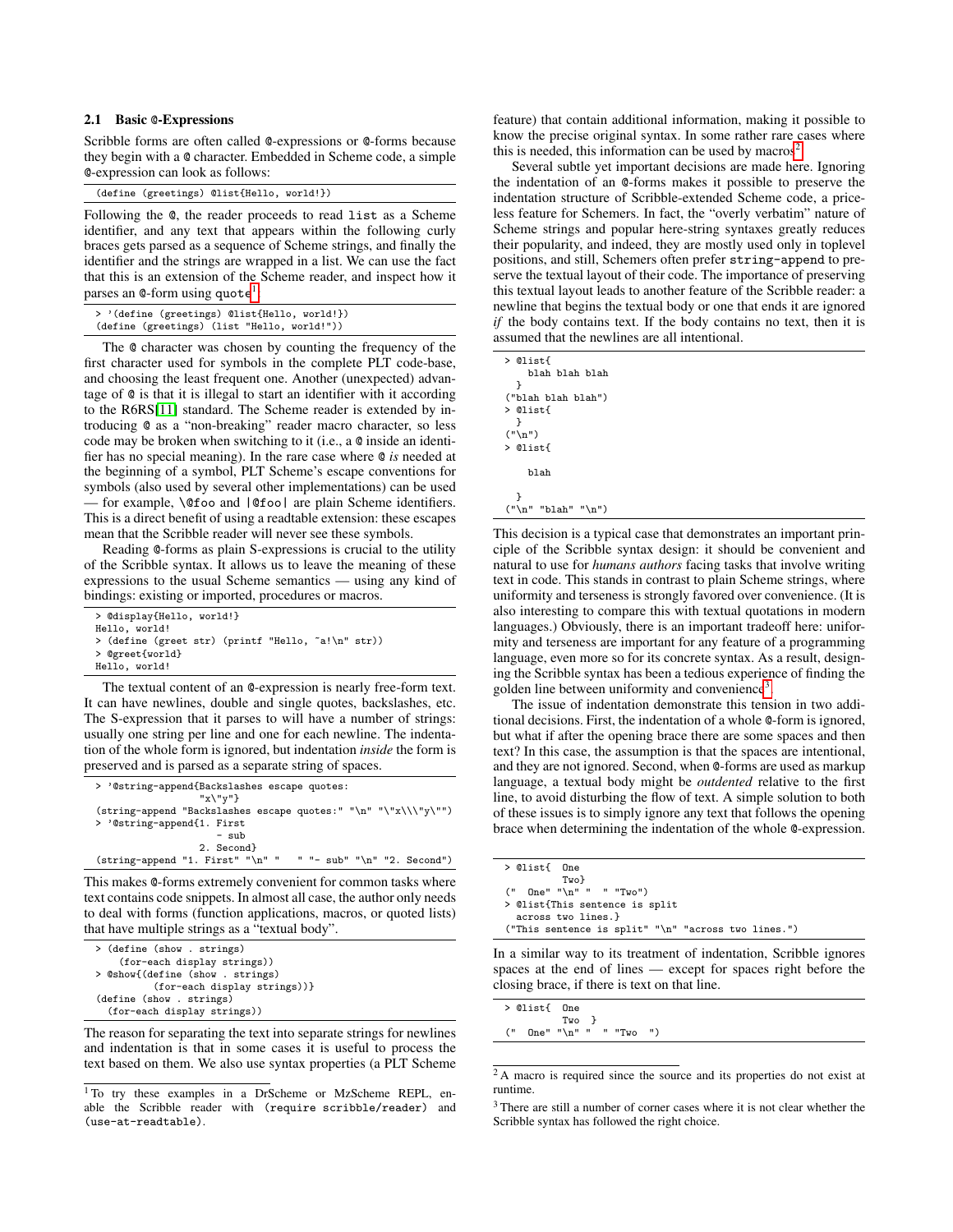## 2.2 Escapes and "Here Strings"

Clearly, the textual content is not completely free form: it is terminated by a closing brace. However, balanced braces are still allowed. This greatly reduces the need for escaping — most uses of a textual container that require braces will have balanced braces, so we favor not requiring escapes for this case over the alternative of always requiring them, or the asymmetric alternative of requiring them *only* for closing braces.

```
> @list{int add1(int i) {
          return i+1;
        }}
("int add1(int i) { " " \n n" " " return i+1; " " \n n" "}")
```
Typical cases that require an unbalanced single brace are programs that construct text programmatically, and for such uses we can still use conventional Scheme strings. In other words, we choose yet again the option that has the greater advantage for most texts, over the more uniform but less convenient alternatives.

Still, we wish for the syntax to be complete and to accommodate an unbalanced brace in *some* way when it is needed. A good ruleof-thumb to see how such a syntax scale is to observe how it handle reflective texts, for example, writing texts *about* the system itself<sup>[4](#page-2-0)</sup>.

A common sequence of events at this point is (a) decide to use an escape character, (b) go with the familiar backslash, (c) require backslashes to be escaped too, (d) end up with yet another level of backslash-escapes. An alternative that we considered is backslashes that escape only braces, and otherwise are part of the text: a sequence of n backslashes followed by a brace would stand for a text that consists of  $n - 1$  backslashes and the brace, for example "\{" quotes "{", and "\\\{" quotes "\\{". This non-uniform rule comes at a cost: it is confusing in its non-uniform behavior, and it is impossible to have a backslash appear before an *unescaped* brace (as the last character of a textual body). Regardless of the choice, an escape character is a poor choice for reflective texts (failing our rule-of-thumb), and was therefore rejected.

Instead of an escape mechanism, we have turned to a more convenient approach that fits cases that call for extra "freedom" in the text part of an @-expression — a set of alternative delimiters can be used, making braces lose their special role. Using a different shape of parentheses, as done in some languages that have both singleand double-quoted strings, only shifts the problem elsewhere, forcing the author to be aware of the current delimiters. Instead, we have settled on alternative delimiters that are longer than single braces: we still use braces (so delimiters still look similar, making them easy to read and to remember), but the open/close delimiters we use |{ and }|.

| $>$ @list[{ }-{ }] |  |
|--------------------|--|
| ユーモーリン             |  |

The vertical bars are not an arbitrary choice: they have a similar role in delimiting symbols in the PLT Scheme reader, so playing a similar role here makes this choice more memorable.

Going back to our rule-of-thumb, it becomes apparent that just a single alternative is insufficient, for example when this alternative is itself documented. The delimiter syntax is therefore further generalized to arbitrary user-specified delimiters in a way that is analogous to here-strings: the opening delimiter can have any sequence of punctuation characters (excluding curly braces) between the vertical bar and the brace, making the expected closing delimiter to hold the same sequence (in reversed order, and with reversed parentheses)<sup>[5](#page-2-1)</sup>. Using such delimiters makes it possible to have the text arbitrarily free-form.

> @show|--<<{Use @foo|{...}| to type free braces}>>--| Use @foo|{...}| to type free braces

For extreme cases, the Scribble reader is generalized on the macro character to use. For example, the textual domain might use @ excessively (e.g., documenting Scribble), or you might want to intentionally make a syntax that looks like an existing language (e.g., create a language that is close in its look to  $L^{\infty}E^{N}$ )<sup>[6](#page-2-2)</sup>. Yet even with our extensive experience of (re)writing the PLT Scheme documentation in Scribble, there was no need for this feature. It is therefore only available through procedures in the reader API that can construct such custom readers.

Finally, the Scribble syntax has yet another way to locally escape text using the usual Scheme string syntax. This is done by following a @ with a Scheme string. This can be handy in some difficult cases, where it is used for very short strings, or when authors prefer it over using the alternative delimiter syntax.

|                         |  | > @show{An open brace: #\@"{".} |
|-------------------------|--|---------------------------------|
| An open brace: $\#\$ {. |  |                                 |

As we shall see next, this is actually a limited (and slightly modified) example of nested Scribble forms.

#### 2.3 Nested @-Forms

So far, the Scribble syntax that we have covered serves as only a convenient alternative to quoting and to "here-strings". Specifically, we did not address the problem of combining text and code, commonly addressed via "string interpolation". Schemers quickly recognize string interpolation as similar in nature to quasi-quoting. In fact, such a facility is sometimes named "quasi-strings", and implemented as a string-like extension using similar characters.

Our syntax implements a conceptually different solution — a general approach that is powerful enough to support string interpolation as a trivial byproduct. At its core, the basic property of the Scribble syntax is that @-forms have the *same meaning* whether they appear in Scheme code or nested in other @-forms. The direct implication of this principle is simple: if the textual body of an @-expression has a nested expression, then the nested one is read recursively, and the resulting expression contains the nested form among the strings of its textual body, which means that the textual body of an @-form is no longer just a sequence of strings.

|  | > '@foo{abc @bar{ijk} |  |                                              |  |  |
|--|-----------------------|--|----------------------------------------------|--|--|
|  | xyz}                  |  |                                              |  |  |
|  |                       |  | (foo "abc " (bar "ijk") " $\n\cdot$ " "xyz") |  |  |
|  |                       |  |                                              |  |  |

This approach is the primary key to the convenience and flexibility of the Scribble syntax. The first thing to note is a convenience point: @-expressions preserve their meaning when they move into and out of other @-expressions. But this is important at a much more fundamental level: it means that @-expressions follow the same rules as S-expressions — an occurrence of  $@foo$ ...} denotes an application of the procedure bound to foo (or a foo macro form), regardless of where it appears in the code (barring quoted contexts). This is what makes the Scribble syntax be an *alternative* to S-expressions, one that is well suited for textual content — not just a mere combination of string quotation and unquotation.

```
> (define mytext @list{A @vector{B} C})
```

```
> mytext
("A " #("B") " C")
```
<span id="page-2-0"></span><sup>4</sup> For example, this paper and the Scribble documentation pages are both written using the Scribble reader.

<span id="page-2-1"></span><sup>5</sup> Alphanumeric characters are forbidden here to avoid mistakes; curly braces are forbidden to avoid ambiguity; and the reason for reversing paren-

If this is compared to a conventional string interpolation (using a fictitious syntax),

theses is to make it more convenient to edit the text and making it fit well inside the |{. . . }| delimiters

<span id="page-2-2"></span><sup>&</sup>lt;sup>6</sup>To experiment with this, the source of this paper uses a Scribble reader customized to use a backslash, making the source mostly compatible with LATEX.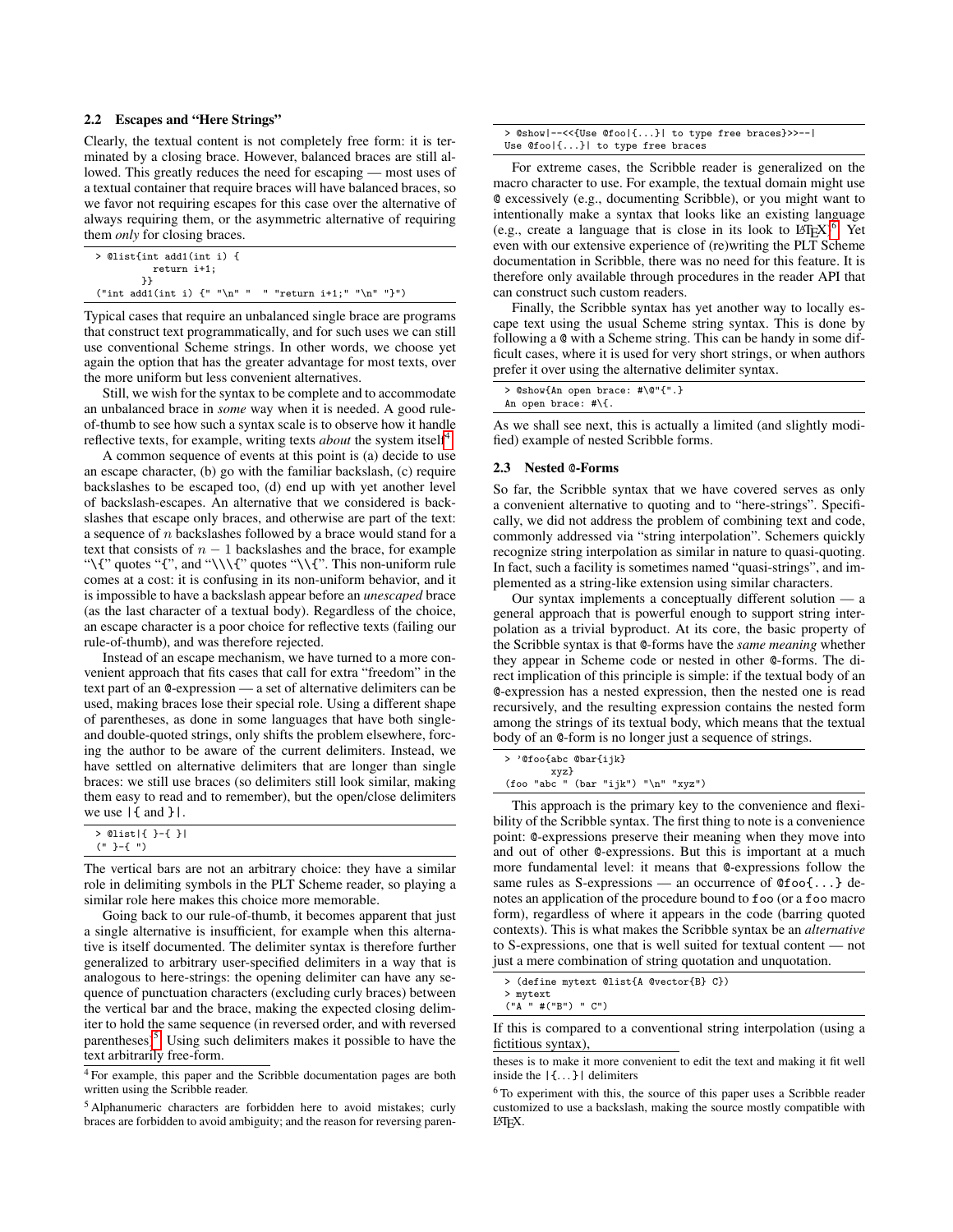(define mytext (list "A \$(vector "B") C"))

several differences become apparent:

- In such mechanisms, the interpolated expressions are expected to evaluate to a string, or are coerced to a string value, to keep the value a string. In contrast, nested @-forms can be any expression and have any kind value.
- This is an indication of a more important difference: in the string interpolation example, there is no single interpolated *expression* — only an interpolated *value*. To put this in rough Scheme terms, to get an interpolated expression, we would need to somehow "expand the string" into a sequence of expressions that are spliced into the expression that contains the string and make sure that such strings always appear in expressions that expect one or more string values. (This kind of expansion requires a global transformation, or a kind of a macro expander that can expand string literals and deals with transformers that return a to-be-spliced value.)
- Finally, note that the vector expression needs to be escaped, while the list expression must not be escaped. We therefore need to be aware of the lexical surrounding of an expression to know if it should be escaped or not — which can be difficult with bigger pieces of code, and it therefore encourages restricting interpolated expressions to relatively small bits. This is similar in nature to quasi-quoting, where we have a "textual context" for text, and we can escape out of it back to Scheme code. This is in sharp contrast to Scribble *expressions* — which are an extension of the language rather than just a new kind of context.

Going back to our reader, nested @-forms make perfect sense: they can be conveniently used with any kind of code, and any kind of context. We only need to make sure that every @-expression that we use has a proper binding, and that these bindings expect a variable number of "textual body" arguments, mostly strings. For example, a simple adjustment to the previous definition of show makes the following example work as expected:

```
> (define (show . text)
    (let loop ([x text])
      (if (list? x) (for-each loop x) (display x))))
  > (define (greet str) (list "Hello, " str "!"))
> @show{Once again: @greet{world}}
Once again: Hello, world!
```
As the @ character turns into a special character in a textual body, it is also subjected to the alternative delimiter syntax as the open and end braces. Specifically, when |{. . . }| are used for a textual body, then nested expressions should similarly begin with a |@, and the same goes for the variants with extra punctuations in the delimiter.

| > @list {123 @vector{456} 789}                       |
|------------------------------------------------------|
| ("123 @vector{456} 789")                             |
| > @list {123  @vector{456} 789}                      |
| ('123 " #('456") "789")                              |
| > @show {@greet{world} -->  @greet{world}}           |
| @greet{world} --> Hello, world!                      |
| > @show --{@greet {world}  -->  --@greet {world} }-- |
| @greet {world}  --> Hello, world!                    |

Note that the nested form determines its own variant of delimiters: the greet expressions above do not have to use the alternative delimiters.

At this point the Scribble syntax combines convenient facility for quoting free-form text, with an extension that addresses the same kind of problems as string interpolation devices. But it is not a complete replacement for string interpolation — yet.

## 2.4 Expression Escapes, String Interpolation

With Scheme S-expressions, parenthesized expressions denote procedure applications (we ignore macros for now), with the head of the expression denoting the procedure to apply. Of course, identifiers can appear in places other than the head of a parenthesized expression, making it a simple reference to a value. The Scribble syntax builds on S-expressions by reading an @-form as an Sexpression, where the identifier after the @ stands in the "head position" of the expression, and the following curly braces denote the (textual body) arguments. It is therefore intuitive to make the Scribble syntax correspond to S-expressions: if  $\mathcal{Q}(id)$  is not followed by a curly-braced textual body, then the result of reading the form is just  $\langle id \rangle$ .

| $>$ '@foo{x @y z}                     |
|---------------------------------------|
| (foo''x''y''z'')                      |
| > (define name "earth")               |
| > @show{Using "@name": @greet{@name}} |
| Using "earth": Hello, earth!          |

Furthermore, there is no reason to restrict the head part of an @-expression to identifiers only — it can just as well have *any* S-expression. With a textual body, this is equivalent to an application expression that has an application expression in the function position.

| > '@(foo){bar}                                           |  |
|----------------------------------------------------------|--|
| $((foo)$ "bar")                                          |  |
| > @show{I repeat: @(compose greet string-upcase){@name}} |  |
| I repeat: Hello, EARTH!                                  |  |
| ithout a toytual hody we get a generic assense for a     |  |

Without a textual body, we get a generic escape for arbitrary Scheme expressions.

| > @show{I repeat: @(greet (string-upcase name))} |
|--------------------------------------------------|
| I repeat: Hello, EARTH!                          |
| > '@show{1+2 = $@(+ 1 2)$ }                      |
| $(\text{show } "1+2 = " (+ 1 2))$                |
| $> Qshow{1+2} = Q(+ 1 2)$                        |
| $1+2 = 3$                                        |

An interesting result of making the syntax uniform via uses of the Scheme reader is that the head part of an @-expression can itself be an @-expression. With an input code of @@foo{bar}{baz}, the Scribble reader gets invoked by the first @, it will then read the head part for the @-form which is @foo{bar} (resulting in (foo "bar")), and finally it reads the textual body and constructs the resulting expression, ((foo "bar") "baz"). In some cases, this can be useful for procedures that expect more than a single textual body: write the appropriate curried definition where each step consumes a "textual body" as a rest argument, and to use it, specify the right number of @s at the beginning of the @-form.

| > (define ((features . pros) . cons) |
|--------------------------------------|
| @list{Pros: @ pros .                 |
| $Cons: Q[cons].$                     |
| > @show{@@features{good}{bad, ugly}} |
| Pros: good.                          |
| Cons: bad, ugly.                     |

There is a small exception to such Scheme escapes: when the escaped expression is a literal Scheme string, the string is combined with the surrounding text rather than become a separate expression. As discussed above, this allows using the same syntax for escaping arbitrary text using familiar Scheme quotes.

|  |  | > @list{1 @2 @"3" 4} |  |
|--|--|----------------------|--|
|  |  | $($ "1 " 2 " 3 4")   |  |

This is another case where Scribble favors utility over uniformity. In general, @-forms are not used when precise control over the number of arguments is needed — instead, it is used with a sequence of "textual body arguments", with functions (or macros) where (f "x" "yz"),  $(f''xy''''z")$ ,  $(f''x''''y''''z")$ , and  $(f''xyz")$ are all equivalent. Given this, the escaped string exception is both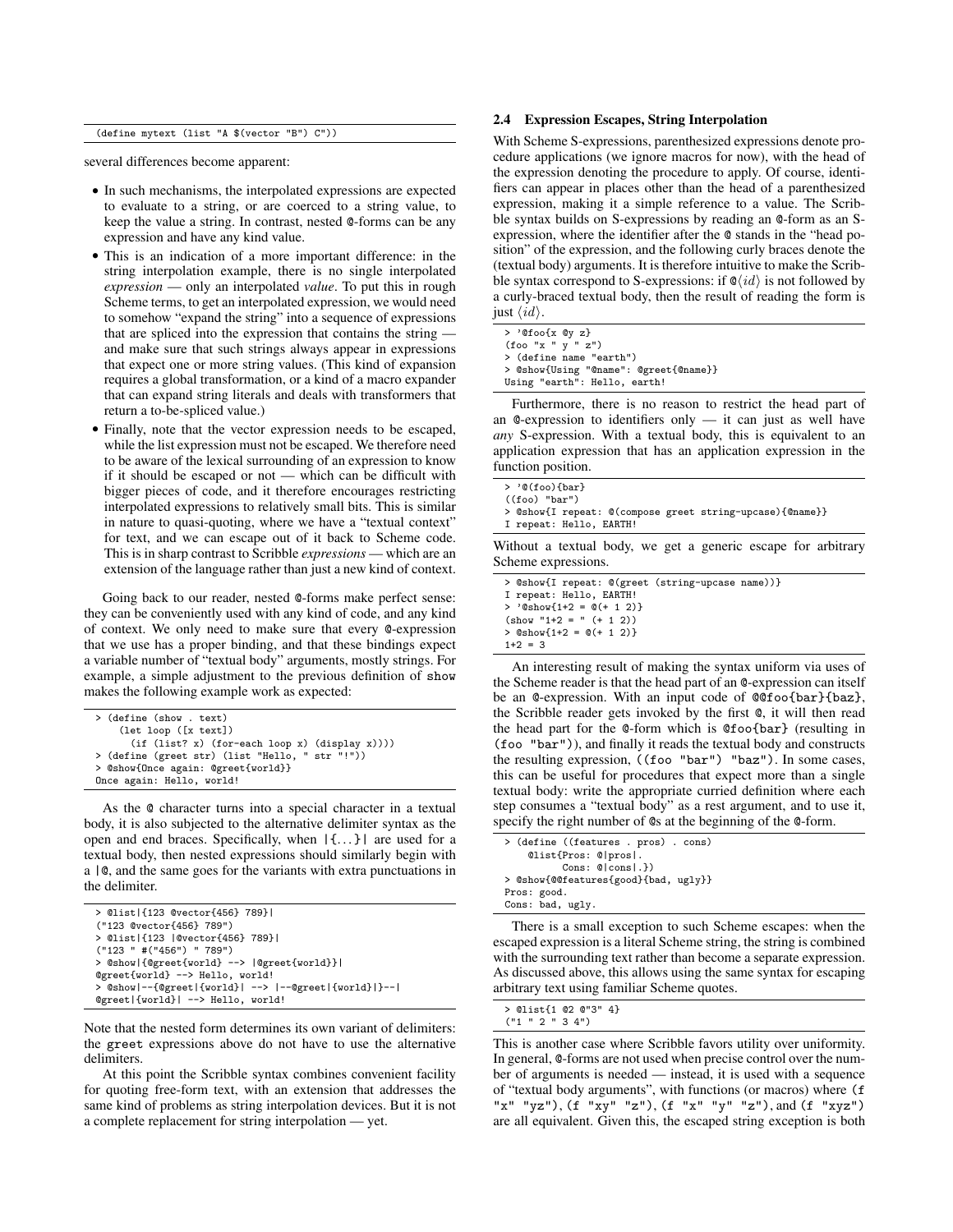harmless and redundant; however, it is useful in some cases where a single string argument is expected, and in cases where it is important that a chunk of text be kept as a single string (e.g., when each string is later post-processed).

Using the Scribble reader's expression escapes, we can now get string interpolation as a relatively boring special case of using @string-append{...} and @-expression escapes that evaluate to plain strings. Combining this further with configurable delimiters, we get the functionality of here-strings too.

| > (define qs string-append) ; qs is for quasi-string |
|------------------------------------------------------|
| $> Qqs$ { name=@name }                               |
| $" \ldots$ name=earth $\ldots"$                      |
| > $Qqs$  {} @name= @name {}                          |
| "} $@name=earth$ {"                                  |

Since the Scheme reader is used to read escaped expressions, we need some way to separate identifiers from adjacent text that will otherwise be read as part of the identifier, or from braces that should not be part of the @-form. One solution that a few Scheme implementations of a textual syntax choose is to avoid the problem: require using an escaped begin expression when delimiting identifiers. In Scribble, we have avoided such solutions for a few reasons: (1) it is inconvenient, especially when it breaks the textual flow with an otherwise redundant identifier; (2) a (begin id) expression is not always equivalent to id (e.g., in a quoted list); and (3) given the uniform Scribble syntax, it makes more sense to have a way to avoid a following brace from becoming part of an @-expression, rather than leave it to the less convenient escapes.

The Scribble solution for this is to use |...| delimiters. The vertical bar character was chosen partly because it is also used by the alternative delimiter syntax (so the motivation is to keep a small set of "special" characters), and partly because in PLT Scheme, |id| is read as the id identifier.

| > @show{Hello, @name.}                   |
|------------------------------------------|
| reference to undefined identifier: name. |
| > @show{Hello, @ name .}                 |
| Hello, earth.                            |
| $>$ @show{Hello, @ name {}.}             |
| Hello, earth{}.                          |
|                                          |

Note, however, that the two uses are different: if the vertical bars were left for the Scheme reader, the above examples would not have worked (the second would still read the period as part of the identifier, and the third would still use the braces as the form's textual body). This is not a problem in practice: @-forms are for human-authored texts, so unconventional identifiers are not used; even if there is a case where such an identifier is needed, it is possible to use backslash escapes as usual in the PLT reader.

#### 2.5 Further Extensions

#### 2.5.1 Scheme-Mode Arguments

While we have a convenient way for specifying textual @-forms and Scheme S-expressions in both code and text contexts, there are cases where it is convenient to have a form with both S-expression subforms and a textual body. Such a mixture of the two kinds of subforms is particularly useful in a documentation system, where many typesetting procedures consume text (as a 'rest' argument) as well as keyword arguments for various customization options, but also for functions that expect a few non-text argument before the textual body. Yet, using the Scribble syntax that we have seen so far make this inconvenient and error prone.

```
> (define (shout #:level n . text)
    (list text (make-list n "!")))
> @show{@shout{@|#:level|@|3|Greetings}}
Greetings!!!
```
The way that this is addressed in Scribble is by introducing another part to @-forms where additional "Scheme-mode" arguments can appear. This part is specified using square bracket delimiters.

| > @show{@shout[#:level 3]{Greetings}} |  |
|---------------------------------------|--|
| Greetings!!!                          |  |

The textual body part of an @-form is still optional — making it is possible to specify only the Scheme-mode arguments with no textual body at all. Such @-expressions are read as a simple parenthesized list with the head followed by the arguments, making it an alternative form for plain S-expressions.

| > @list{@list[1 2 3] @(list 1 2 3)} |  |  |  |
|-------------------------------------|--|--|--|
| $((1 2 3)$ " " $(1 2 3))$           |  |  |  |

This apparent redundancy is a by-product of making the Scribble syntax uniform. While both of the @-expression and the escaped S-expression read as exactly the same code, we use a convention where the first form is for expressions that produce text, and the second for other expressions. This makes more sense in places where the default reader mode for a whole file is the Scribble reader's "text mode", which is used, for example, in the PLT documentation sources. In these files, a function like itemize that expects items as arguments is written using the first form, while require and define expressions are written using the second.

| #lang scribble/manual     |  |  |  |  |
|---------------------------|--|--|--|--|
| $@$ (require some-module) |  |  |  |  |
| $\dots$ text $\dots$      |  |  |  |  |
| $@itemize[@item{text}$    |  |  |  |  |
| $Qitem$ [text}]           |  |  |  |  |
| $\ldots$ text             |  |  |  |  |

It is interesting to note that initially, we intended to use Schememode part of @-forms only for keyword arguments, and used @itemize{...}, which means that the itemize function needs to ignore all-whitespace string arguments (and throw an error for other string arguments). Only later we 'discovered' that the squarebracket form makes more sense.

#### 2.5.2 Headless Expressions

The full syntax of an @-form is therefore an @, a Scheme-syntax form head, a sequence of Scheme-syntax arguments in square brackets, and a sequence of text-mode arguments delimited by square braces. Only *one* of these is required — if only the head is included, we get an expression escape; and if the head is not included, then the Scribble reader will read it as a parenthesized expression with only the Scheme-mode and/or textual-mode arguments. This is mostly useful inside a Scheme quote:

| > '@{Hello,                 |
|-----------------------------|
| world!}                     |
| $("Hello," "\\n" "world!")$ |
| > '@{Hello @{world}!}       |
| ("Hello " ("world") "!!")   |
| > '@{Hello @ ,name !}       |
| ("Hello " "earth" "!")      |

#### 2.5.3 Dealing with Scheme Punctuations

There is a minor problem that is related to Scheme quasiquotes. Say that we want to have a quasiquoted list, and use unquoted @ forms in this list. The @ character in ,@foo is going to be read as the short notation for unquote-splicing — a problem that appears in a few places in the PLT documentation sources<sup>[7](#page-4-0)</sup>. An ugly hack around this problem is to add a space after the comma.

```
> '(html ,@string-titlecase{hello world!})
```
*unquote-splicing: expected argument of type*  $\langle$ *proper list* $\rangle$ ; given # $\langle$ *procedure:stringtitlecase* 

> '(html , @string-titlecase{hello world!}) (html "Hello World!")

<span id="page-4-0"></span><sup>7</sup> This is similar to one reason that identifiers are not allowed to begin with a @ in standard Scheme, as it makes ,@foo ambiguous.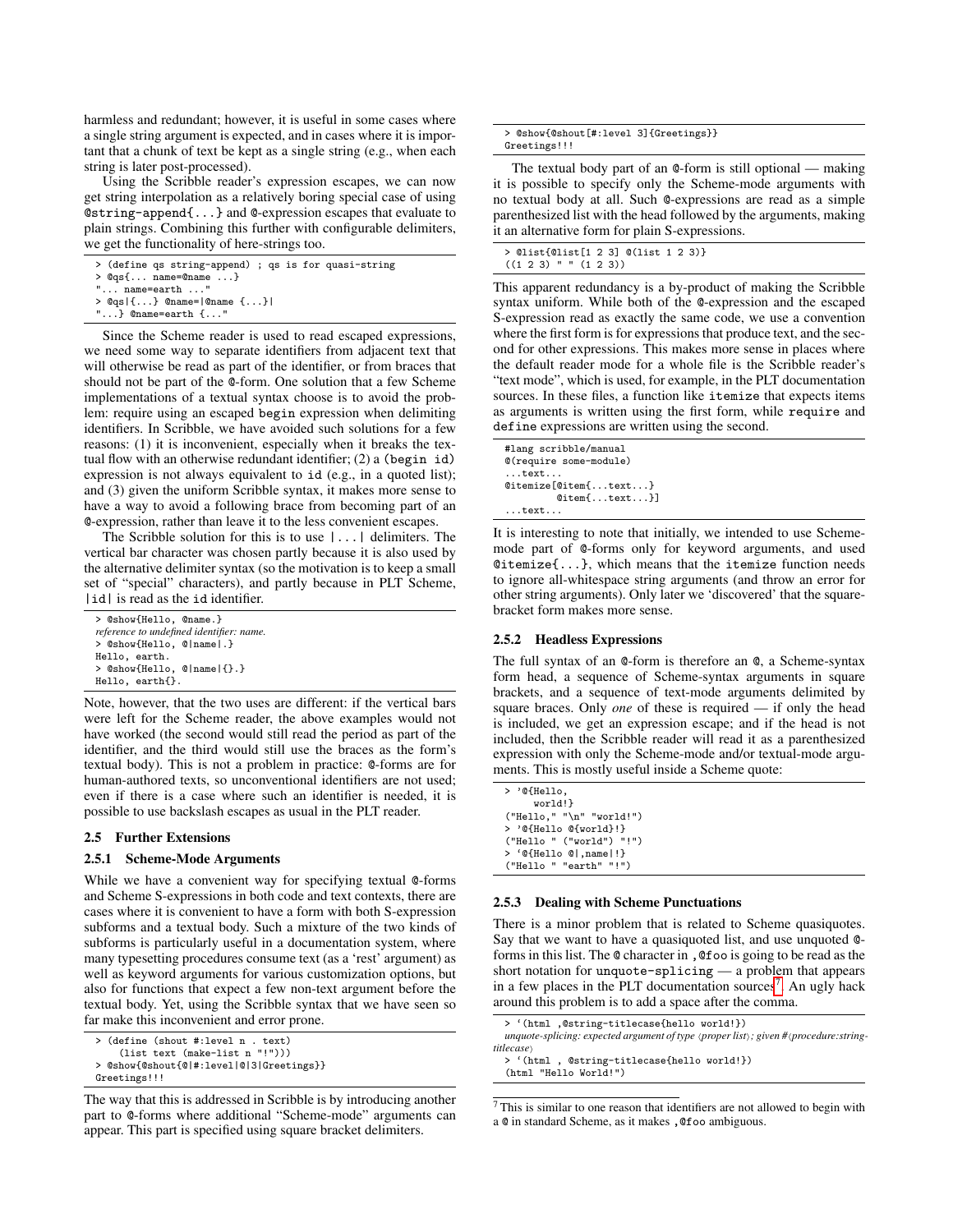A related problem occurs when we try to unquote @-forms: if we follow the rules, we need ' $\mathfrak{e}\{\ldots\mathfrak{e}, \mathfrak{e}\{ \} \ldots\}$  — but Schemers want their unquotes short and convenient (e.g., reader shorthands).

Scribble solves both problems by "pulling out" any of the shorthand punctuations (' ' , ,  $\mathbf{Q}$  #'  $\mathbf{H}'$  +,  $\mathbf{H}$ ,  $\mathbf{Q}$ ) outside of an  $\mathbf{Q}$ -form's head when they are found there, and wraps them around the whole expression. This solves both problems conveniently:

| > '(html @,string-titlecase{hello world!})   |
|----------------------------------------------|
| (html "Hello World!")                        |
| > 'Ohtml{ O,string-titlecase{hello world!} } |
| (htm1 " "Hello World!" " ")                  |

#### 2.5.4 Extending Scheme Escapes

Since we have a specific syntax for specifying Scheme expression escapes  $(0 | ... |)$ , it is natural to generalize it: instead of a single Scheme expression, it can hold more expressions, or none at all. When more than one expressions are used, they are all spliced into the containing @-form.

| $>$ @list{foo @ $( + 1 2)$ $(* 3 4)$   bar} |  |
|---------------------------------------------|--|
| ("foo " 3 12 " bar")                        |  |

Note that this means that it possible to use this for keyword arguments, e.g., @para{@|#:style 'small|blah blah} — but this is inconvenient: it is heavy on punctuation (therefore hard to remember and easy to mistakes), and it is unnatural in the sense that the Scheme-mode part is nested inside the textual part. The squarebracket syntax is vastly easier to remember and simpler to use.

A Scheme escape with no expressions serves a special purpose as a "separator token" that can be used to split some text into two strings. This is rarely used since, as mentioned above, Scribble code tend to not rely on a particular separation of the textual-body arguments. A slightly more useful use of zero-expression escapes is forcing the reader to include an initial or a final newline, more spaces at the beginning or at the end of a line.

| > @list{         |
|------------------|
| foo @ll bar      |
| ι                |
| ("foo " " bar")  |
| > @list{@        |
| CII foo CII      |
| Q                |
| ("n" "foo " "n") |

#### 2.5.5 Comments

Finally, the Scribble reader has syntax for  $\#$  |  $\#$ -like balanced comments and ;-like line comments. Note that we cannot use Scheme comments in escape expressions; it seems that an escape expression can be used with a balanced Scheme comment (making it an empty escape expression): @|#|...|#|. Ignoring the hieroglyphic look of this construct, the problem is that the commented portion is a comment in Scheme syntax. For example, if the commented part contains |#, then the comment will terminate prematurely. A proper way to achieve balanced comments without an extension to the Scribble syntax is therefore even more hieroglyphic:  $Q|$  #;  $Q$ {...} | Line comments are impossible, since we will still need to insert something on the following line.

A balanced comment in Scribble is written as @;{...}. The body is still parsed in text-mode, so it can hold balanced braces, and it can use the alternative delimiter syntax.

```
> @list{foo@;{commented
              text}bar}
("foobar")
> @list{foo@;{...{}...}bar}
("foobar")
> @list{foo@;|{...}...}|bar}
("foobar")
```
A line comment starts with a @; (and followed by a character other than ;), and it ends at the first non-whitespace character in the following line. This kind of comment can be useful in the same way as LATEX comments.

|                           | > @list{Some text, @; a comment |
|---------------------------|---------------------------------|
|                           | more text.}                     |
| ("Some text, more text.") |                                 |

There is no syntax for an "expression comment", because defining an "expression" in a textual context is more difficult, and also because we had no need for this so far.

## 3. Text-Mode Source Code

While the Scribble extension is extremely useful, there are cases where we want to change our "perspective". Instead of thinking about source code as a Scheme file that contains some textual data, we wish to view it as a text file that contains some embedded Scheme code.

There are a number of applications where this shift in view is desirable. The most obvious case in PLT Scheme, and in fact one of the major motivations for the Scribble syntax, is the Scribble documentation system itself. Files are written in one of the Scribble languages (e.g., #lang scribble/manual), where all text in the source (except for the #lang line itself) is read as strings by default, and rendered as text in the target manual. The exception to this is @-forms (including @ escape expressions) which are read as usual in the Scribble syntax. For example, the source of the Scribble manual starts with:

```
#lang scribble/manual
@(require scribble/bnf "utils.ss")
@title{@bold{Scribble}: PLT Documentation Tool}
@author["Matthew Flatt" "Eli Barzilay"]
Scribble is a collection of tools for creating prose
...
```
Unfortunately, implementing a reader for such languages cannot be done with a readtable as it is no longer an extension of the Scheme reader. Doing so will require overriding *all* characters (including Unicode characters). But there is no need for a separate reader implementation: at the conceptual level, the syntax of these files is as if the source is all contained in the textual body part of an @-form that surrounds the whole contents. This description provides a concrete hint for implementing such a reader — the only thing that we need is to invoke the part of the Scribble reader that parses a textual body. Indeed, the Scribble reader's API makes its textual body parser available as an "inside" kind of reader function, and this function can be used as a module reader (via the #lang mechanism) to parse the source. When invoked this way, the toplevel textual parser is only different in that it is expecting an end-of-file to end the text, rather than a } closing delimiter.

The result of this inside reader has a different type from the normal Scheme reader (read and read-syntax in PLT Scheme) — instead of returning a single syntax value, it returns a list of such values. Most items in this list are strings and the rest are @ forms. The list then becomes the body expressions in the module that is constructed by the #lang-specified language. The textual languages then use a special macro that can easily change the semantics of the module's toplevel expressions — #% module-begin; this macro is essentially wrapped around the module's body, and therefore it can rewrite these toplevel expressions.

#### 3.1 Specific Use Cases

The "inside reader" feature is a powerful tool for creating textual languages. In the PLT codebase, it is used in a few places in addition to the documentation language. Each of these languages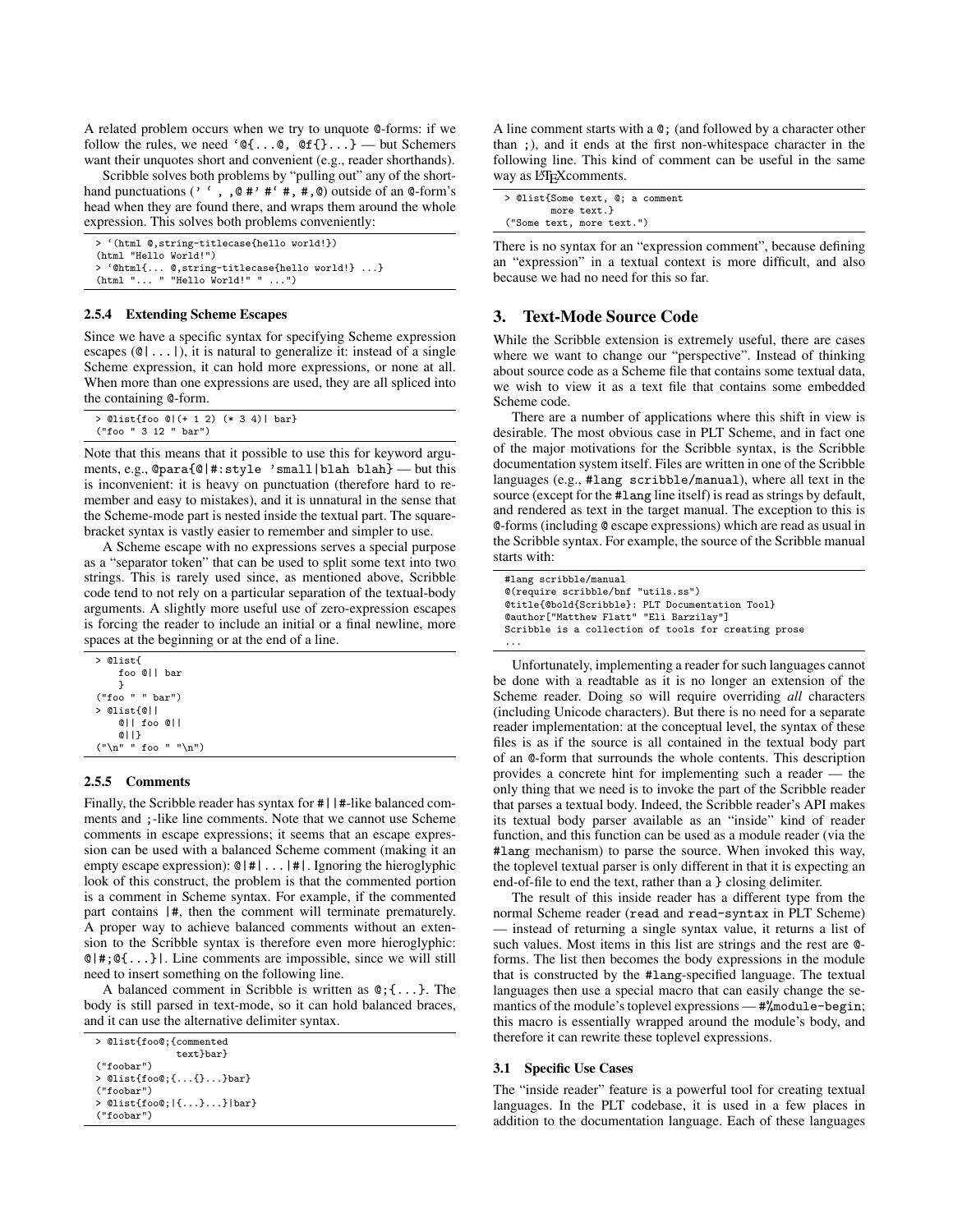```
#lang scribble/text
@(require scheme/list scheme/string)
@(define map/nl (compose add-newlines map))
@(define (itemize #:bullet [b "*"] . items)
   (map/nl (lambda (item) @list{@b @item})
           items))
@(define (pseudo-loop statements)
   @list{begin
           @; mix braces and begin/end: the joy of pseudo
           while (true@;{use NIL for dramatic effect}) {
             @(map/nl (lambda (s)
                        (let* ([s (string-append* s)]
                                [s (string-downcase s)]
                                [s (regexp-replace*
                                    #px"\\s+" s "_")])
                          Qlist({@s();})statements)
           }
         end})
@(define (both . items)
   @itemize[@list{In text:
                  @(apply itemize #:bullet "-" items)}
            @list{And repeating in a pseudo-code:
                  @pseudo-loop[items]}
            ])
@(define summary
   @list{If that's not enough,
         I don't know what is.})
Todo:
@both[@list{Hack some}
      @list{Hack more}
      @list{Sleep some}
      @list{Hack some
            more}]
@summary
Todo:
* In text:
 - Hack some
  - Hack more
  - Sleep some
  - Hack some
   more
* And repeating in a pseudo-code:
 begin
   while (true) {
     hack some();
      hack more();
      sleep_some();
      hack some more():
   }
 end
If that's not enough,
I don't know what is.
```
<span id="page-6-1"></span>Figure 1. Preprocessor example

has a specific twist on the concept of text files with embedded Scheme code.

• In the documentation languages, the (mostly textual) expressions are all collected into an implicit global definition that is made available for later rendering,

|               | (define doc (list textual-contents)) |
|---------------|--------------------------------------|
| (provide doc) |                                      |

except for definition expressions and require declarations that are kept at the top-level.

As usual, the contents of the doc definition expression is made of strings and @-forms, which evaluate to a hierarchy of structs that the documentation system uses to represent the text, and the Scribble renderers can translate the resulting value to HTML, LHFX, or text. The documentation languages come with bindings for typesetting markup, facilities to do L'TEX-like processing (grouping parts, splitting to paragraphs, and shorthands like '' and --). Additional libraries provide manual-specific bindings (e.g., forms for documenting procedures and for producing examples with automatic sandbox evaluation to show the results of these examples); bindings for articles, and more.

• Another case where the textual file reader is used is the a preprocessor language, #lang scribble/text. In this language toplevel expressions are displayed one at a time on the standard output, using a procedure that is similar to the show definition in the above examples. In fact, this article is written using this language, where the source can be programmable in Scheme, an obvious improvement over the underlying LATEX. (In addition, the reader uses  $\setminus$  as the character for  $\mathcal Q$ -forms, making it a hybrid language, where both LAT<sub>E</sub>Xand Scheme can be used to define new commands.)

The actual procedure that displays the text has the added ca-pability of handling indentation and more<sup>[8](#page-6-0)</sup>, making it possible to tackle difficult tasks where whitespace matters. For example, this language is used as a preprocessor for the PLT foreign interface, where it needs to gracefully handle oddities such as the requirement that C preprocessor (CPP) directives start at the beginning of a line.

(Note that our preprocessor cannot *replace* the C preprocessor. This will require implementing C-specific functionality such us finding include files, and knowing which CPP symbols are defined by the local C compiler. In other words, CPP is not just a preprocessor tool — it also serves as a an extension language of the C compiler, and indeed it is implemented as part of the compiler.)

The Scribble preprocessor language can also be used from Scheme files (extended with the  $\mathcal{Q}$ -form syntax) — we use this approach in the source code of the plt-scheme.org web pages.

• In addition to these, the PLT web server implements templatebased servlets using this facility: a servlet "includes" a template file using include/reader, which injects the textual content into a lexical scope in the servlet — for example, one that binds identifiers that are used in the template. The resulting language is similar in nature to existing template systems like the Cheetah template engine for Python[\[12\]](#page-8-3) — where template files do not even have a #lang line.

The Scribble system is still quite young, and we expect to have additional uses for textual languages in the future, in addition to using it in extended-Scheme-syntax files. For example, most uses of the slideshow[\[3\]](#page-8-4) language still use strings in the source code; switching to @-expressions can make writing slides considerably easier, and a textual language might further improve it. Also, we consider implementing some form of a wiki, where @-forms (and Scheme) are used as for convenient markup.

To get a rough feeling of how working with Scribble in a textual language looks like, see Figure [1](#page-6-1) (real code tend to have much more textual content, of course).

## 4. Syntax Design, DSLs, and Why Macros are So **Great**

Scribble is essentially the last version in a decade of various experiments with different approaches to combining textual content and Scheme code. Two older systems are still part of the PLT distribution: mzpp is a template based preprocessor, which allows interleaving of text and Scheme code in a conventional way; mztext is a preprocessor that is similar in nature to T<sub>E</sub>X— when  $\mathcal{Q}$  is found in the input stream, a function name is read and applied on the stream, allowing it to parse arbitrary amount of text in arbitrary ways (of-

<span id="page-6-0"></span><sup>8</sup> This requires a PLT-specific feature: syntax values contain the position of the expression in the source.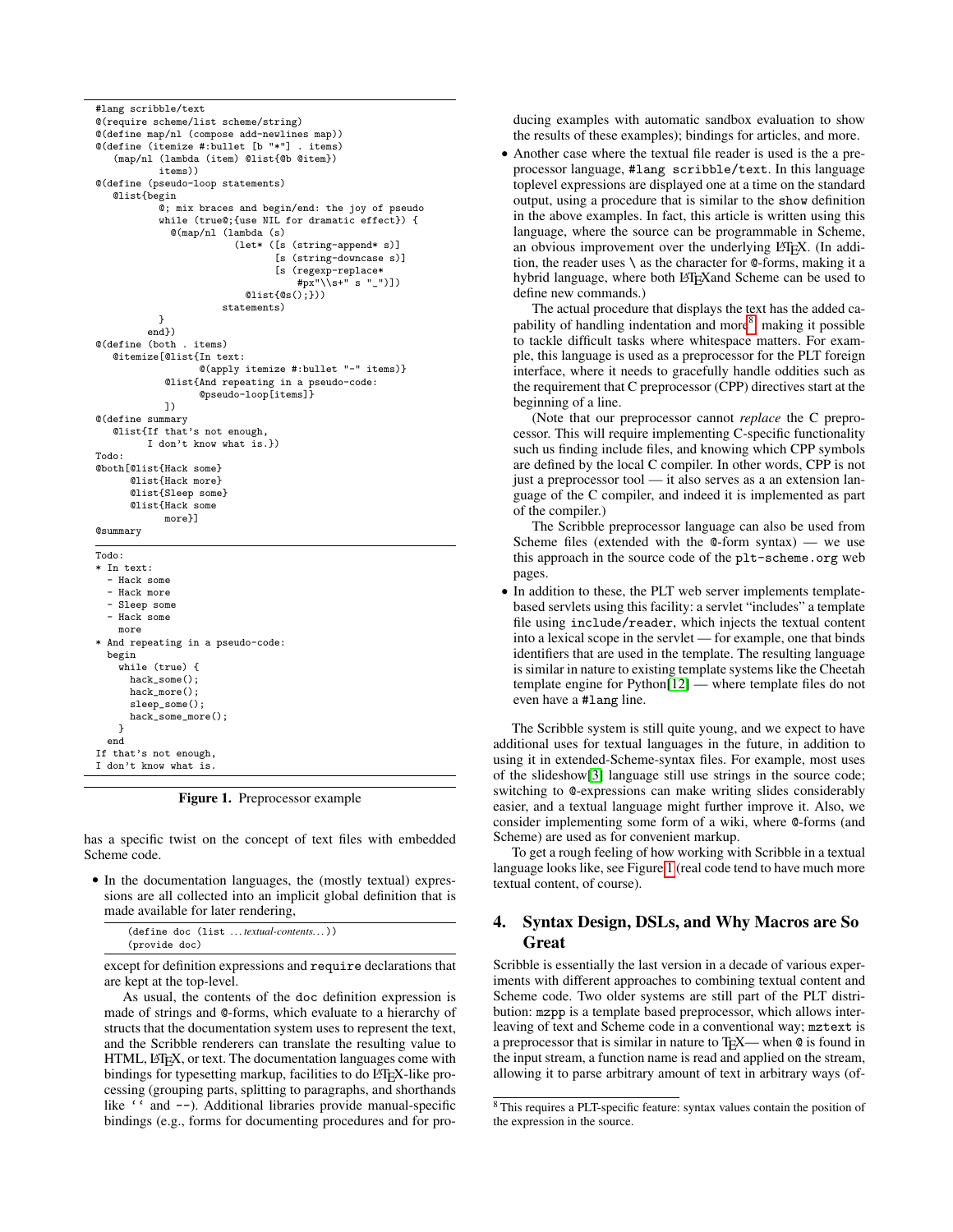ten a {...} piece of text), and return a modified stream that can contain new tokens.

Our experience of the development and implementation of the Scribble syntax demonstrates that extending a language at the concrete syntax level is *hard*. The end result seems sensible now, but the road that leads up to it is paved with subtle decisions. A few examples:

- How do we deal with quoting delimiters? As discussed above, there are several options with different trade-offs.
- Should we stick to the Syntax of scheme identifiers even though it sometimes require extra quoting? Maybe change it to break on periods, colons, etc?
- What is the best way to solve the possible problem with ,@?
- Even the seemingly minor issue of how whitespaces are handled can be important. For example, if a space is either allowed or forbidden before the braced textual body (either parsing @foo  ${x}$  as a single **Q-expression** or as foo followed by " $x$ "), we may run into confusing mistakes; which choice is more consistent and/or natural? (The Scribble chooses the latter.) Perhaps such occurrences should just lead to a read error?
- Another question is how should the concrete syntax translate to S-expressions. An earlier implementation used a dispatch form, with subforms for the head, the Scheme sub-expressions, and the textual body. The idea was that it would be convenient to have a central point of control for assigning meaning to Scribble forms, by importing or defining dispatch — but this did not work out well. Having a central point was not useful (the only dispatch definition that was used expanded to an application form), and is better left for the underlying language (in this case, to Scheme macros and/or PLT's #%app form); meanwhile, the dispatch symbol would show up in quoted forms, making a common Scheme idiom (quoting and quasiquoting) less useful.

This particular issue has lead to the "principle of least surprise", and a decision that the Scribble reader should not inject any new identifiers into the input that were not originally there. In a sense, this is the same confusion Scheme newbies run into with the quote character shorthand, e.g., (define 'x 4).

There is an important lesson about (Scheme) macros and language design here. If the only tool you have to extend your language is a concrete syntax extension, then the difficulty involved in that considerably raises the bar for implementing such extensions, and at the same time extension code is more fragile. At the S-expression level, Scheme gets a clear win by separating the concrete level parser from syntactic extensions, which means that there is only one place to worry about the concrete syntax. Similarly, adding hygiene continues this trend of going higher than the concrete text of the code, as lexical scope is also separated into an independent lower level.

Considering concrete syntax in this light, the utility of @ expressions seems even greater. We get to keep the advantage of a separate layer to do the concrete parsing, while making more "text-oriented" information available at the higher level (i.e., in user code). With this, the Scribble reader helps in providing an additional bridge to the textual level of the source code. But this should not come as a surprise, as strings have always been this kind of flexible data containers. (Perhaps too flexible, as seen in languages like Perl and TCL where strings are used for arbitrary semi-structured data, similarly to S-expression abuse in Scheme and Lisp.)

This additional utility of @-expressions can be demonstrated by a simple use of here-strings, to specify code in a DSL. For example, a Scheme interface to generate equation images specifies shell commands in one string, and the LAT<sub>E</sub>Xequation in another string.

| (define commands                                   |  |
|----------------------------------------------------|--|
| @string-append{                                    |  |
| pdflatex x.tex                                     |  |
| convert -density 96x96 x.pdf -trim +repage x.png}) |  |
| (detine (later . body) )                           |  |
| $\cdots$                                           |  |
| $\text{\sum_{i=0}^{\infty}}\lambda_i$              |  |

An obvious extension to this use is to add interpolation with escape expressions. Taking it further, we can gradually choose textual constructs to abstract over in the foreign syntax using Scheme functions to generate thos syntax, while keeping the text-friendly property of our source code. For example, the preprocessed C code of our foreign interface has a cdefine function

| @cdefine[ffi-lib 1 2]{   |  |
|--------------------------|--|
| $\ldots$ C code $\ldots$ |  |
|                          |  |

that generates the boilerplate C function header, adds a CPP #define before the function for error messages and an #undef after it, and finally registers the function's name and arity to be used later in the C initialization code to create the proper binding.

## 5. PLT Specifics

Generally speaking, the Scribble reader does not require any features specific to PLT Scheme. In fact, we *hope* that other implementors will consider doing so, which will provide their implementations with the same benefits, as well as benefit the whole Scheme community.

There are, however, a number of specific PLT features that are worth mentioning in this context.

- The syntax objects that are used in PLT Scheme contain source location information. Making the Scribble reader use and record locations is an important feature: parsing errors are properly reported and easy to find, and even in the case of syntax errors and runtime errors, we know where the error is (e.g., with highlights in DrScheme) without resorting to dumping the Sexpression that were read for manual inspection. In other words, it makes the Scribble syntax be a real part of the language, rather than a loose add-on.
- The Scribble reader records information about the original form in the parsed syntax values using syntax properties. For example, we can distinguish syntax that was written as an Sexpression from one that was written as an @-expression, and we can tell which of its subforms were specified as part of a textual body. This feature can be useful in some rare cases where we want the choice of concrete form to affect the meaning of the code.
- The implementation of keyword arguments in PLT Scheme<sup>[\[4\]](#page-8-5)</sup> allows keywords to come before other arguments, which is convenient for use in textual forms, where the customization options are better kept next to the function name. This is not specific to the Scribble syntax — it fits well with any similar markup language (e.g., XML attributes).
- In PLT, a #lang line at the top of a file is used to specify the language for the file. This specification works by choosing a reader that will wrap the code in a module form, which is how both the syntax and the semantics of the language are determined. As mentioned above, there are several languages that use the "inside reader" — for example, Scribble documentation files start with #lang scribble/manual and preprocessor files start with #lang scribble/text. In addition, there is a 'special' at-exp language that is used as a prefix for other languages, for example: #lang at-exp scheme. The at-exp language will delegate to the scheme reader, but will mix-in